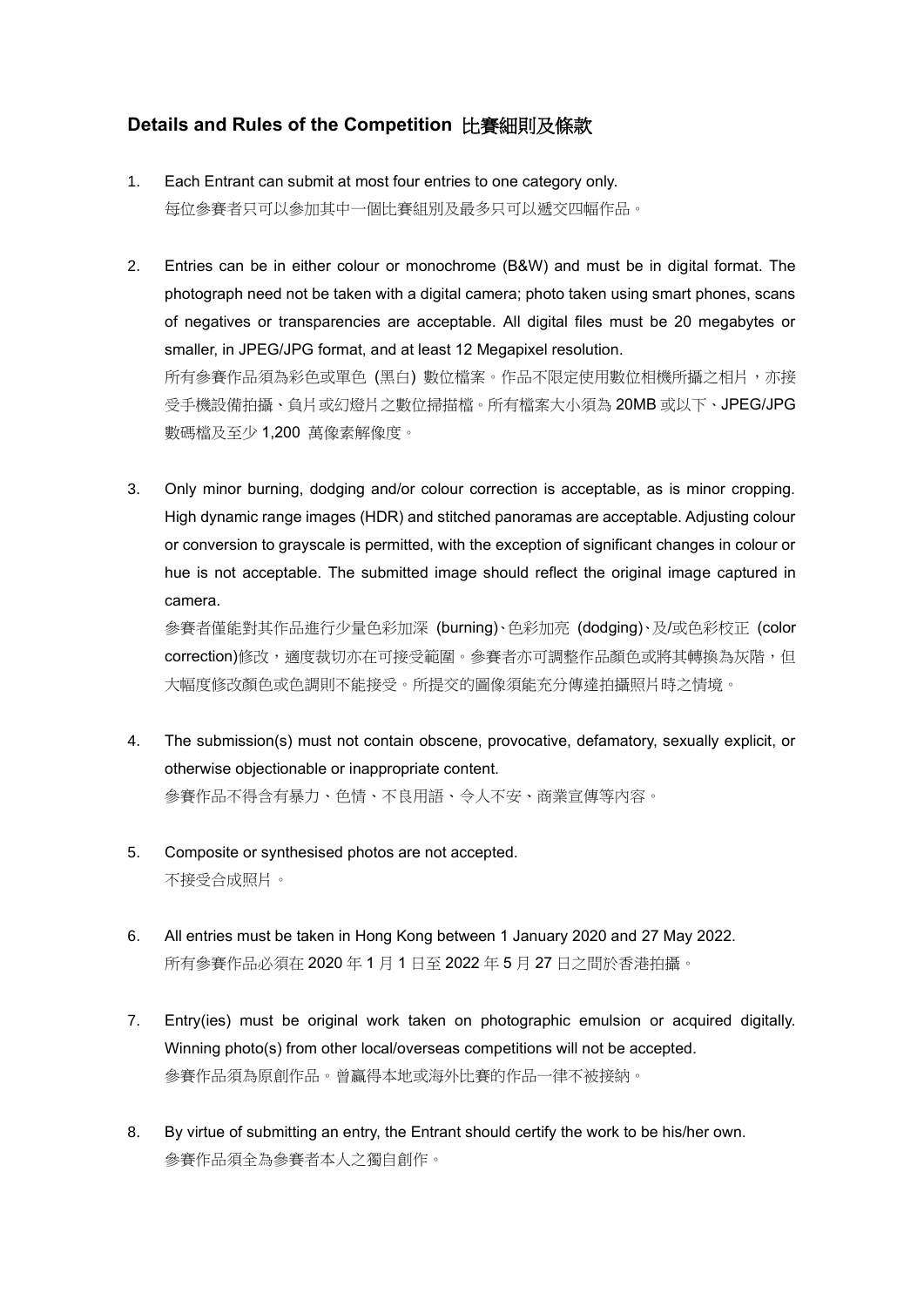9. The Entrant shall ensure that for all entries featuring any on-going projects and/or personnel, permission from the project owner(s) and person(s) should be obtained in advance if necessary. Entrants are reminded to observe any restrictions from the owners of the premises. Any unearthed infringement of any third party will result in disqualification of the entry(ies) concerned. The HKIE and Development Bureau (the organisers) shall not be responsible whether directly or indirectly for any liability arising whatsoever or howsoever from any violation of any copyright laws. Entrants agree and undertake to accept and be responsible for all such liability arising therefrom.

參賽者拍攝任何正在興建的項目及/或人員時須事先獲得項目持有者/人士許可。任何參賽作品 如被發現侵犯第三者的版權,將會被取消參賽資格。參賽者請留意有關業主所設的任何限制。 香港工程師學會及發展局(主辦機構) 將不會直接或間接為任何或以任何方式而由任何因抵觸 任何版權法例而引起的責任負責。參賽者同意及承諾會接受及為所有該等由此而起的責任負 責。

- 10. All entries must not be openly shown, published or broadcasted in any forms or through any channels before adjudication. 所有參賽作品不得在公布結果前於任何平台及渠道公開發表。
- 11. The copyright of the entry is owned by the Entrant. However, once the entry has been submitted, the organisers have the right to promote, display, publish, copy and distribute the submitted entry in any event without further approval or cost implications. 參賽作品的版權屬參賽者所有,惟參賽者一經提交參賽作品,即同意香港工程師學會及發展局 (主辦機構)可以在任何活動中宣傳、展示、刊登、出版、使用、複製及派發其參賽作品而毋須 徵求參賽隊伍同意或支付任何費用。
- 12. Entrants are solely responsible for all expenses in preparing the submissions. 所有涉及製作及呈交作品的費用概由參賽者承擔。
- 13. The Submission(s) could not be modified and will not be returned. No modification and return will be allowed once the entry is submitted. Please keep your own copy before submission. 參賽作品一經提交,一概不予發還及不可作任何修改。參賽作品一概不予修改及退還,參賽者 請自行保留底稿及備份。
- 14. If the Entrants are invited to attend any media activities arranged by the organiser, the copyrights of the related recordings, videos, texts and other forms of record belong to the organisers.

參賽者若被主辦機構安排出席相關之媒體活動,有關採訪過程中的錄音、錄像、文字及其他形 式的記錄等,版權均為主辦機構所有。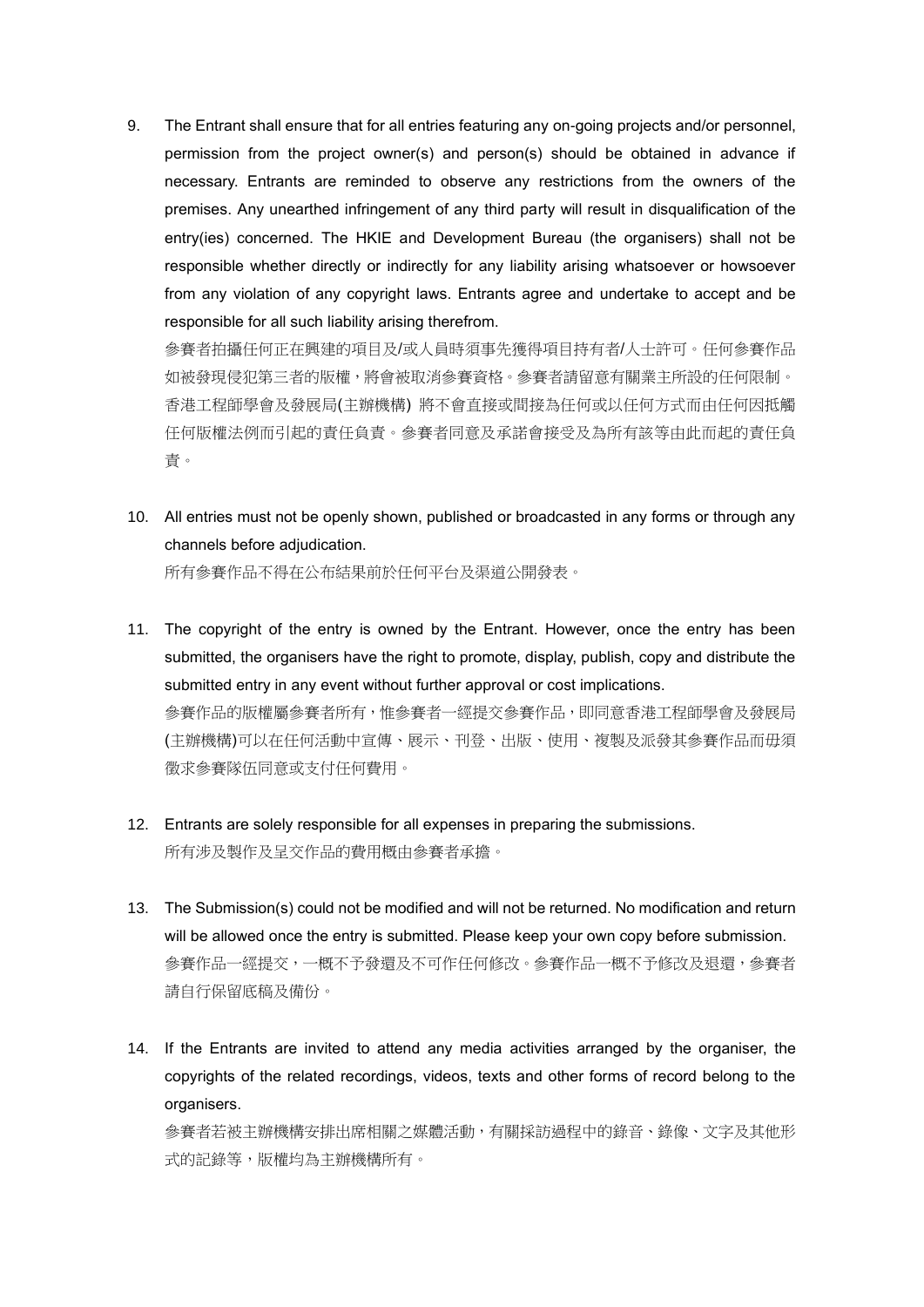- 15. The awardees agree the organisers to release their entry(ies) and names for exhibition, display and publicity purpose. 得獎者同意主辦機構公布其作品及姓名作展覽、展出、宣傳及推廣之用。
- 16. The awardees will be required to submit RAW/ high-resolution soft copies, slides or negatives of the entries for enlargement and display in future. 得獎者須提交高畫質原始數位檔案/高畫質數位檔案、幻燈片或底片,以便日後在展示中放大。
- 17. Late submission will not be considered. 逾期提交的參賽作品及報名表格將不予考慮。
- 18. Incomplete Application Form submitted will be disqualified. The organisers reserve the right to refuse any entries or disqualify any Entrants or withhold the presentation of any award to any entry without advance notice. 提交未完整填妥的報名表格會被取消參賽資格。主辦機構有權拒絕接納任何參賽作品或取消參 賽者的參賽資格或暫緩頒發獎項而毋須另行通知。
- 19. The Entrant shall ensure the accuracy of the provided information and infringement of third party information is prohibited. Any inaccurate information submitted will result in disqualification of the entry(ies) concerned. 參賽者須保證所有填寫或提供之資料真實正確,不能冒用或盜用任何第三者之資料。如有不實 或不正確之資料,參賽者將被取消參賽資格。
- 20. Once the Application Form has been submitted, it represents the Entrant's understanding, acceptance and willingness to comply with the terms and conditions for the competition. 參賽者遞交報名表格,即表示完全清楚本表格所列細則及條款,並同意遵守比賽之各項細則。
- 21. Members of the Organising Committee (including the Judging Panel), the HKIE Secretariat and Development Bureau, as well as their families, are not allowed to participate in the competition.

負責籌備是次比賽的工作人員 (包括評審團成員) 及其親屬不得參賽。

22. Competition results rest on the final decision of the Judging Panel and the organiser. Entrants shall raise no objection. 比賽結果以評審委員會及主辦機構的最終決定為準,參賽者不得異議。